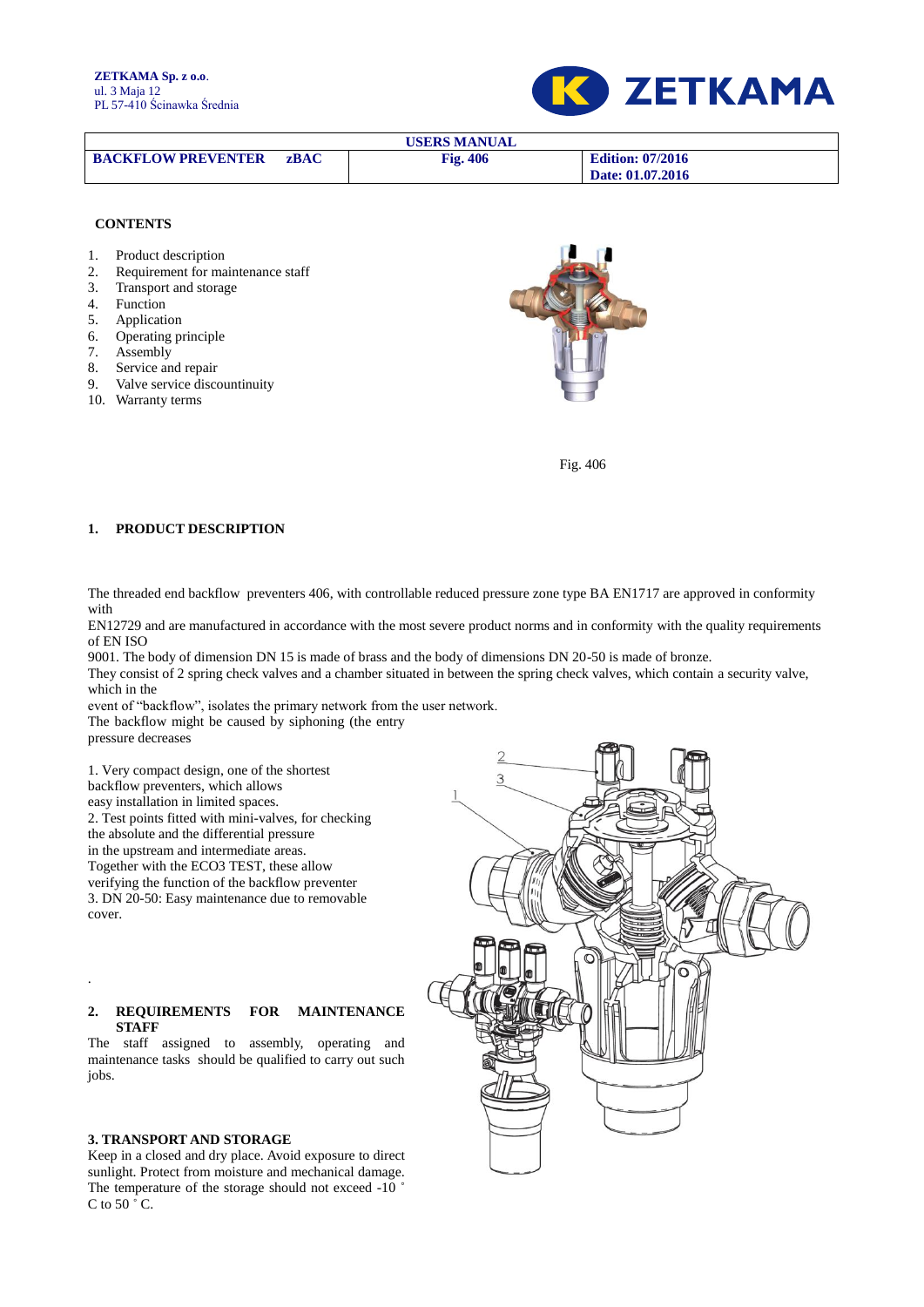### **4. FUNCTION**

Backflow preventer protects the network against the pollution.

# **5. APPLICATION**

Drinking water installations Temperature: min 0˚ C max 65˚ C Pressure: Dn 25 – 50, 10 Bar Uwaga: more details in catalogue sheet

# **6. OPERATING PRINCIPLE NORMAL OPERATION: REGULAR FLOW**

Under normal conditions the relief valve is closed and water flows through the 2 check valves (R1 and R2). Due to the head loss of valve 1, the pressure in the intermediate section is at least 140 millibar less than the upstream pressure.

This difference acts upon the membrane and closes the relief valve S.

### **NO FLOW: NORMAL PRESSURE**

The check valves (1 and 2) are closed and the relief valve remains closed.

# **BACK PRESSURE: DOWNSTREAM OVERPRESSURE**

The downstream check valve (R2) closes, preventing potentially contaminated water from flowing into the supply pipe. If the downstream check valve is not perfectly watertight, the polluted water can seep into the central chamber. As the pressure in the central chamber increases, the relief valve opens and the polluted fluid discharges.

# **BACK-SIPHONAGE: UPSTREAM DEPRESSION**

If the upstream pressure accidentally decreases, the check valves (1 and 2) automatically close; so the pressure difference between the upstream section and the central section is reduced; the spring opens the relief valve and the central chamber empties.

Consequently, the flow between the upstream area and the downstream area is interrupted, making it completely safe.

The empting of the central chamber causes a fall in pressure and brings the valve back to the initial safety conditions.

# **IMPORTANT: PRIOR TO INSTALLATION**

A correct example of how to install the backflow preventer is shown in Fig. A. **1.** The device must be located in a common, easily accessible area of the building, it must be ventilated and not subject to flooding. (The preventer should preferably be placed outside the building works and above the soil).

**2.** The backflow preventer must be located away from every area that may be flooded, always considering the highest level that water may reach in adjacent areas, in case of frequent flooding.

**3.** Around the device, there must be enough room to enable easy installation or removal. It must be easily accessible for repair work and working tests.

**4.** When the device is placed in an installation which

may pollute the drinking water supply network, all networks supplying sanitary or food processing systems must be installed upstream with respect to the backflow preventer and the downstream network must be marked with the conventional safety signs and colours, in accordance with UNI 5634P regulations.

**5.** The opening of relief valve must enable the water to drain off as a result of gravity.

**6.** When running a test with the ECO3TEST device, pressure gauges must be at the same height as the backflow, to ensure correct measurement by the differential pressure gauge.

**7.** The discharge device must not give off toxic fumes into the room. The discharged waters must not be harmful to the environment: the health authorities should be consulted in the cases established by the current regulations.

**8.** The leakage recovery system, located under the bleed valve outlet, and the discharge water recovery works, must have a minimum section, corresponding to the following values:

| $\mathbf{D}$                           | $\lambda$ | 5.133 | לל ו | 122             | 1, 22 | ານ |
|----------------------------------------|-----------|-------|------|-----------------|-------|----|
| i drain pipe<br>Interna<br>diameter of | مہ<br>υv  |       |      | 90 <sub>l</sub> |       |    |



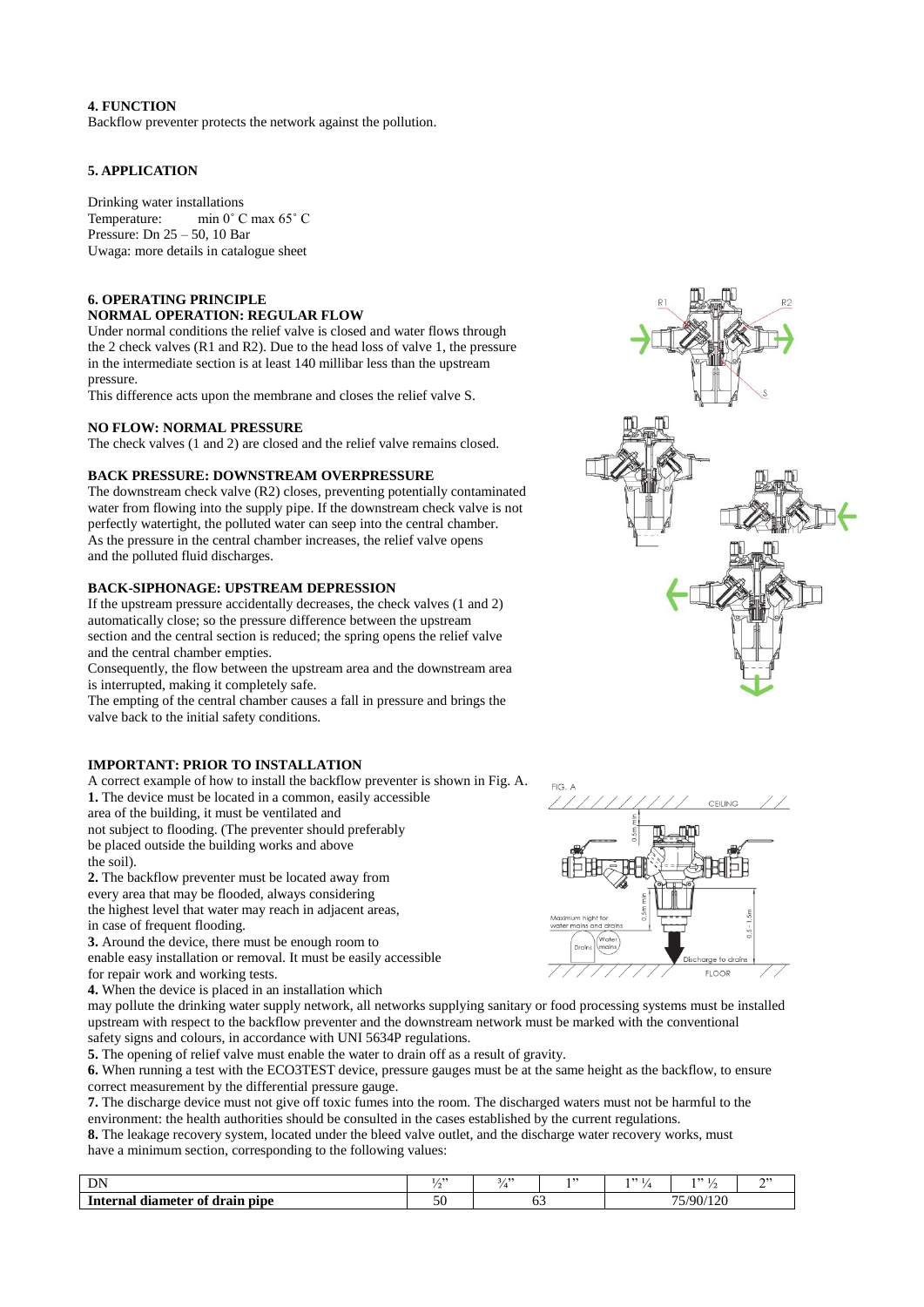### **7. ASSEMBLY**

Follow the directions as shown in Fig B.

- **1.** Install an interception valve x upstream with respect
- to the backflow preventer.
- **2.** Install an interception valve y downstream with respect
- to the backflow preventer.

**3.** When the valves are closed, install a strainer with

a bleed plug upstream with respect to the preventer, making sure that water flows in the direction indicated on the body.

#### **WARNING. The strainer is essential if the preventer is to work properly. Make sure that, during the installation, there are no residual parts in the pipes that could seriously damage the device.**

**4.** Install the backflow preventer between the strainer and the downstream valve, always following the direction

displayed on the product.

- **5.** Close valves 1-2-3
- **6.** Remove the plastic protection cap located under the bleed valve.
- **7.** Fix the bleed pipe.

**8.** Slowly open the upstream valve X.

**9.** Slowly open the preventer valves following the 3-2-1 order, from downstream to up upstream, let them bleed and close.

- **10.** Slowly open the downstream valve Y.
- **11.** The backflow preventer is now working. Make sure that the relief valve does not leak. In case of leakage, check if there are pressure decreases in the upstream section.

### **8. SERVICE AND REPAIR**

#### **MAINTENANCE DN 15 MAINTENANCE OF THE BLEED VALVE**

- Unscrew the bonnet bolts

- Take out and replace the

CLOSING DEVICE S

**EXTRACTION OF THE CHECK VALVES**

- Remove end connections
- Remove the circlips
- Remove the bonnet and the closing device

- Acting in the directions shown by arrows, remove the upstream check valve R1 and the downstream check valve R2

# **ASSEMBLING THE VALVES**

- Acting in the directions shown by arrows, replace the upstream check valve R1 and downstream check valve R2

- Put the circlips in place
- Put the closing DEVICE S in place and mount the bonnet
- Reassemble the end connections

#### **MAINTENANCE DN 20÷50 MAINTENANCE OF THE BLEED VALVE**

- Unscrew the bonnet bolts - Take out and replace the CLOSING DEVICE S

**MAINTENANCE OF THE UPSTREAM CHECK VALVE** - Remove the retaining ring and take out the shutter of











 $FIGR$  $QQ$ Discharge to drains